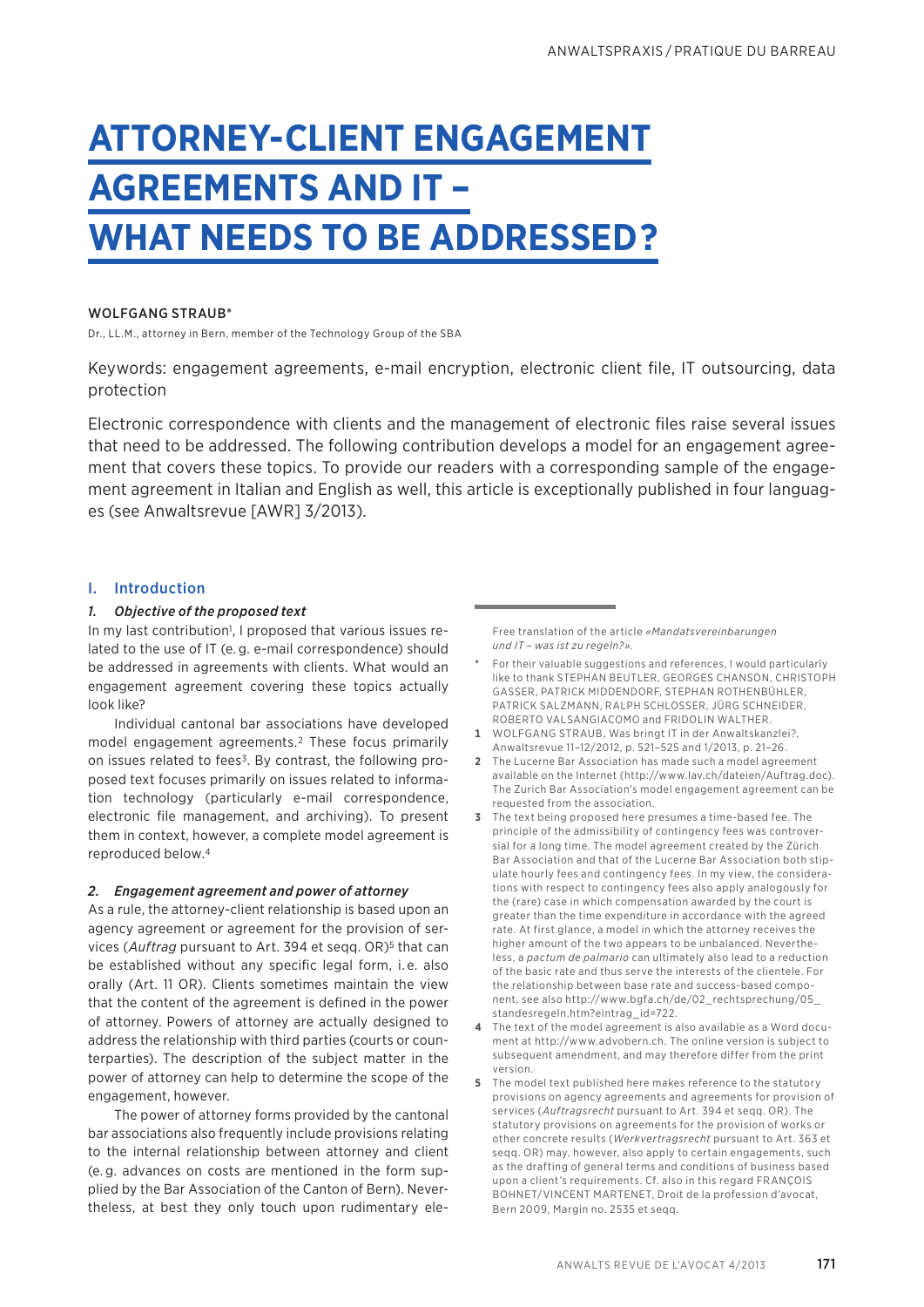ments of an engagement agreements' content. Even the default statutory provisions (particularly the OR, BGFA, and DSG) address the content of a specific engagement only incompletely. A description of the most important rights, duties, and procedures in a written engagement agreement is therefore practical from a general perspective, to maintain transparency in the collaboration.

# *3. General need for adaptation*

The proposed text supplied here is based upon a model agreement from our own law firm. It is tailored to the processes and procedures within our firm (electronic file management, archiving, etc.) and must therefore be adapted to the requirements of other law firms and to the circumstances of each individual case.

In formulating this text, we have generally made an attempt to maintain transparency and balance (for example, the agreement deliberately includes no limitations of liability<sup>6</sup>). The text makes no claim to completeness or perfection, however, and may also be too detailed for many cases.

Because the scope of attorney-client engagements ranges from court cases and expert opinions to property management or board of director engagements, it is hardly possible to create a single contractual text that properly addresses all possible circumstances. The model presented here is tailored to the needs of court representation and advisory engagements. It presumes an agreement formed between the client and an individual attorney practicing together with other attorneys, e. g. as un unincorporated association sharing general costs (*Unkostengemeinschaft* – as opposed to a partnership sharing costs as well as profits). If a legal entity (e. g. a law firm organized as a stock corporation *[Aktiengesellschaft]*) is being engaged, then the text must be amended accordingly.

### *4. International relationships*

The model text includes a choice of law and venue clause. In international engagements, however, this clause could collide with the mandatory provisions of a national legal system that considers itself as having jurisdiction (e. g. in the case of consumer protection law? or data protection law). This problem cannot be fundamentally solved by a model agreement, since its range of use cannot be predicted in terms of either time or geographic location. The question of the validity of a choice of law and venue clause must therefore be reviewed on a case-by-case basis.

# II. Sample Text

# **Attorney-Client Engagement Agreement**

#### between

*[Company or first name, last name, and address of client],* hereinafter referred to as the **Client** and

*[First and last name of the attorney, name and address of law firm],* hereinafter referred to as the **Attorney**

#### concerning

#### **1. Basis**

#### **1.1 Legal basis**

The contractual relationship shall be subject to the **regulations on agency agreements or agreements for the provision of services** *(Auftrag)* within the meaning of Art. 394 et seqq. of the Swiss Code of Obligations (OR).

The Attorney must also comply with regulations under the professional code of conduct for attorneys. He/she shall be subject to **supervision by the cantonal supervisory authorities** *[exact name and address of the supervisory authority]*

#### **1.2 Contractual document**

The Client and the Attorney shall **each** receive **one copy** of the present agreement.

The **emphasized passages** in the text of the agreement are intended only for easier legibility.

#### **2. Scope of the engagement**

*[Brief description of the content of the engagement, engagement objectives, and any restrictions in the scope of the engagement (e. g. restricted to the role of local representative of foreign attorney)]*

Unless otherwise stipulated, the provisions of the present agreement shall also apply for any expansions of the engagement or **additional engagements.**

The Attorney shall undertake a careful performance of the agreement in the interests of the Client. Nevertheless, the Attorney shall be in no way obligated to ensure a specific **success** (e. g. victory in litigation).

Unless otherwise stipulated, the engagement also includes the **collection** of all amounts in dispute and attorney's fees.

**<sup>6</sup>** Limitations of liability in attorney-client engagement agreements are questionable in light of Art. 12(a) of the Federal Act on the Freedom of Movement for Lawyers (BGFA). For a nuanced analysis, cf. the resolution of the Supervisory Committee on Attorneys of the Canton of Zurich dated 5 July 2007, ZR 106/2007, p. 309–312.

**<sup>7</sup>** Based upon our interpretation, domestic attorney-client engagements do not fall under the definition of a consumer agreement within the meaning of Art. 32 (2) ZPO because they are not intended for the purpose of consumption (*Konsum*) in the sense of «regular consumption» (*üblicher Verbrauch*). Cf. the decisions of the Court of Appeal of the Canton of Bern of 2 August 2009, APH 09 30, E. 3, and the Cantonal Court of St. Gallen of 1 February 2008, BZ.2007.68, E. III.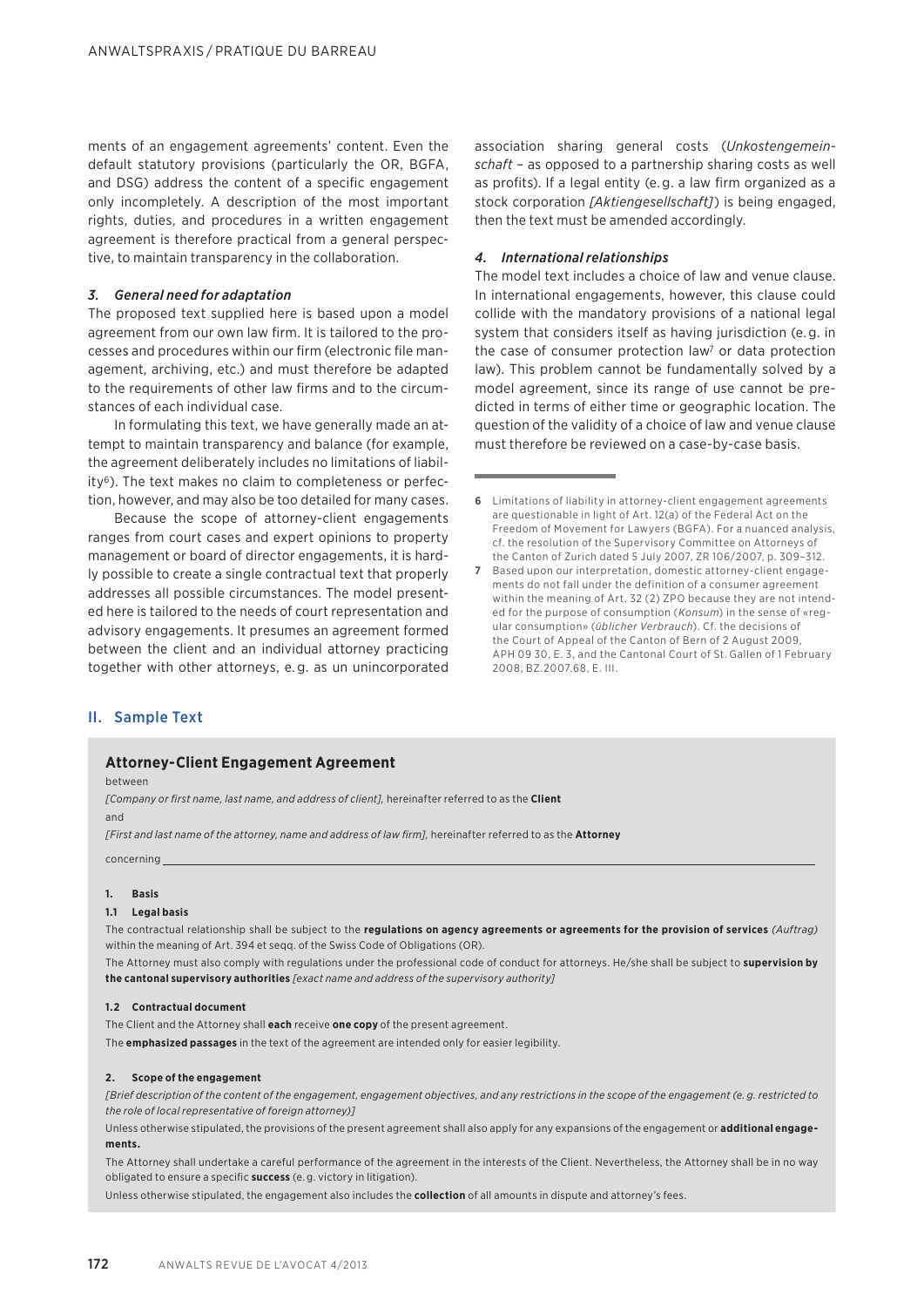#### **3. Representation vis-à-vis authorities, counterparties, etc.**

If the Attorney engages in external representation of the Client, he/she shall require a corresponding **power of attorney.** He/she shall use [the offi*cial form text of the cantonal bar association/the attached power of attorney text]* for this purpose.

The Attorney shall undertake to use this power of attorney **only to the extent necessary,** even if he/she has been granted more extensive external rights pursuant to the text of the power of attorney. Except for cases of emergency (in particular when the Client him/herself cannot act in a timely manner), the Attorney shall not issue any statements that could be binding for the Client without prior consultation.

#### **4. Termination of the engagement**

The engagement is based upon mutual trust. The contractual relationship, and thus the power of attorney as well, may be **terminated** by the Client at any time with effect for the future.

The Attorney is also entitled to a corresponding **right of termination** (cf. also para. 9.1 regarding compensation for work performed in such a case). He/she shall not discontinue the engagement in an ill-timed manner (Art. 404 OR). If the Client fails to pay on time any advance payments demanded by the Attorney (cf. para. 9.2 in connection with para. 9.3), then a termination of the engagement shall not be deemed ill-timed.

#### **5. Mutual provision of information**

#### **5.1 Provision of information by the Attorney**

The Client has the right to receive comprehensive **information** at any time **regarding the status of the case.** The Attorney shall discuss with the Client in advance the content of legal briefs or other important correspondence. He/she shall voluntarily report to the Client regarding the significant content of negotiations, and shall document such correspondence for the Client by sending a copy via e-mail (cf. in this regard para. 6), telefax, or the postal service.

The Attorney shall inform the Client regarding **legal aspects** that are material to the case. Following the conclusion of the engagement, however, the Attorney shall no longer have any obligation to inform the Client regarding further legal developments.

In order to ensure an open exchange of information, the Client him-/herself should **actively inquire** if something is unclear, or if he/she is not satisfied with the performance of the engagement.

Unless the Client has issued instructions to the contrary in an individual case, or circumstances clearly dictate otherwise, the Attorney may exchange information related to the engagement with staff members or external consultants of the Client, as well as with other involved third parties (para. 8).

#### **5.2 Provision of information by the Client**

A **complete and accurate provision of information** by the Client regarding all relevant circumstances, including those that occur only during the course of the engagement, is a prerequisite for the Attorney's activity. The Attorney also relies upon the timely provision of all required documents by the Client. In principle, the Attorney may presume that the information obtained from the Client is correct.

If the Client has given **information** to the Attorney's colleagues at the firm **in other cases** that could be relevant to the case in the present engagement, the Client must inform the Attorney of this fact.

#### **6. Electronic communication**

#### **6.1 Risks**

The transmission of information by electronic means (e. g. via e-mail, telefax, or Internet applications) is generally associated with risks, particularly the **risk that third parties may gain knowledge of and manipulate** such information, or that the information may be delivered to the wrong recipient. Such risks can be reduced through the use of encrypted transmission, e. g. by the encryption of e-mail attachments or the use of a delivery platform.

#### **6.2 Communication within the scope of the present engagement**

If information may be transmitted electronically only in encrypted form within the scope of the present engagement, the following **encryption procedure** should be used:

*[The initial password is as follows: ]*

The Client him-/herself is responsible for the secure handling of passwords and access data.

**If no requirements for communication have been stipulated in this paragraph, the Client authorizes the Attorney to engage in unencrypted electronic communication, despite awareness of the associated risks.**

These instructions may be changed by the Client at any time. To avoid ambiguity, such instructions must be sent to the Attorney in writing.

#### **6.3 Billing for additional expenditures**

Any individual **third-party costs** incurred in connection with an encrypted transmission of information (particularly fees for delivery platforms) may be billed to the Client in addition to a flat fee for expenses pursuant to para. 9.4.

Any **additional time expenditure** by the Attorney related to encryption shall be billed in accordance with the agreed hourly rate (para. 9.1).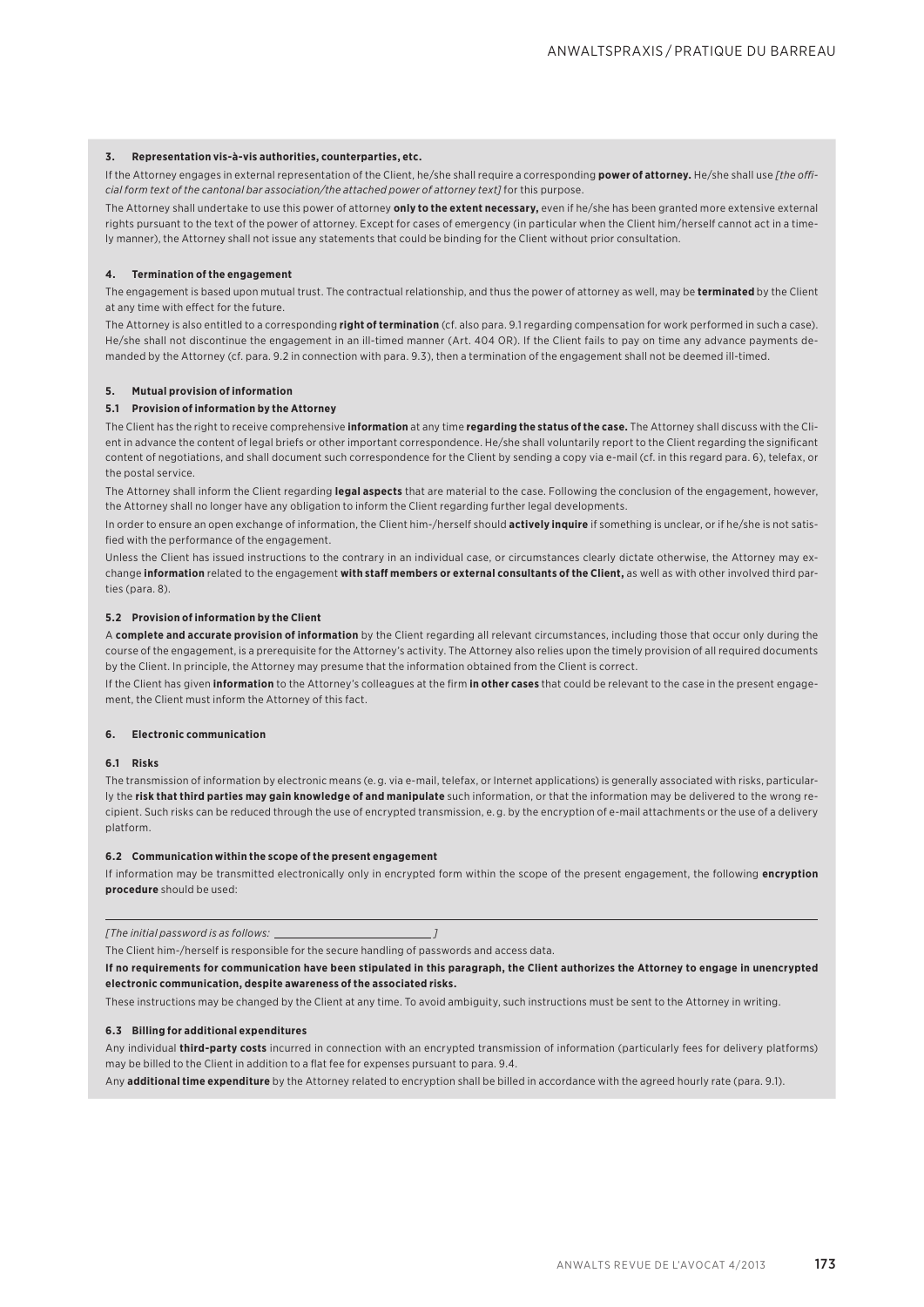#### **7. File management**

The Attorney him-/herself shall make a decision regarding file management for fulfilling the engagement. He/she shall have the right to manage an **electronic file** in addition to or in place of paper files. This may include in particular address data and data on billing for services, e-mail correspondence, and copies of all received and sent documents. All staff members of the law firm shall have access to such electronic file.

Original documents (e.g. court rulings, contracts, incoming correspondence) are generally forwarded directly to the Client. The Attorney shall also make copies of the correspondence available to the Client in electronic format (and as hard copy upon request – cf. in this regard also para. 5.2). The Client shall be solely responsible for storage of the documents sent to him/her. The Client shall have no right to management or archiving of files above and beyond the complete handover of these documents.

In order to fulfill his/her **own obligations for bookkeeping and storage of records** (particularly for the tax authorities), the Attorney generally stores certain documents (e. g. fee invoices) for a period of 10 years beyond the conclusion of an engagement. The Attorney also has the right to store files, in whole or in part, for longer periods in order to allow the handling of possible follow-up questions. Should the Attorney cease his/her professional activity, he/she may hand over all existing files (paper and electronic files) to the remaining colleagues at his/her firm or to the cantonal bar association in order to fulfill any continuing statutory requirements for the storage of records.

The Attorney may **outsource** the maintenance or the **operation of its IT system to third parties. The Client agrees in principle to such a procedure.** The Attorney must ensure, however, that all requirements of Swiss laws governing attorneys and data protection are fulfilled. If involved third parties could obtain access to client data within the course of their work, they must sign a non-disclosure agreement in advance.

#### **B. Involvement of other staff members of the law firm**

The Attorney works together with the other attorneys of the law firm in an unincorporated association sharing facilities. The individual attorneys share a common corporate identity, but are solely responsible to their respective clients for performance of the engagement. The other attorneys are **liable** to the Client **only** if they are responsible as a result of their own actions in a specific case.

The Attorney may *involve other staff members of the law firm* within the context of the engagement (particularly other attorneys, legal staff members, or secretaries). He/she is responsible for their actions, however, as for his/her own actions. Unless otherwise explicitly agreed in an individual case, invoicing shall always be in the name of the Attorney.

Following consultation with the Client, the Attorney shall also have the right to involve **external specialists** (particularly domestic and foreign correspondent attorneys or other experts). Unless otherwise explicitly agreed, the associated agreements shall be formed on behalf of and for the account of the Client.

During periods of absence, the Attorney may be represented by his/her own staff members as well as his/her partners at the firm and their staff members. **These persons are hereby also authorized to sign any documents** (e. g. time-sensitive submissions to authorities) **on behalf of the Attorney.** Their representational authority, however, shall not extend beyond that of the Attorney.

#### **9. Fee and reimbursement of expenses**

#### **9.1 Fee agreement**

The Attorney shall bill the Client for the actual time expenditure. The following **hourly rates** (plus VAT) are hereby agreed:

Should an engagement continue over multiple years, the Attorney reserves the right to **adjust the hourly rates.** The new hourly rates shall be established by mutual consent.

As a rule, **secretarial work** is not billed. If particularly time-intensive clerical work is required in an individual case, however, then separate compensation may be agreed upon for such work.

In the event that the **engagement is discontinued**, the Attorney shall have the right to compensation for services provided until the effective date of the discontinuation. Moreover, all services required for an orderly conclusion of the engagement must be compensated in accordance with the rates pursuant to para. 9.1 (e. g. notification of courts and parties to the proceedings regarding the termination of the engagement, compilation of a dossier for a new attorney).

#### **9.2 Payments on account**

At any time, the Attorney may demand **payments on account** (advance payments for services yet to be provided or payments for partial services already provided). These payments shall not bear interest.

The Attorney may submit a detailed **statement,** either periodically or only after the conclusion of the engagement, regarding billable hours and payments received (payments on account as well as any third-party payments pursuant to para. 9.7). The Client, however, may demand an interim statement at any time.

#### **9.3 Billing**

Time expenditure shall be **recorded** in detail in units of 0.1 hours. The Client may demand at any time an excerpt of the record for past time expenditure.

The Attorney has the right to present a statement each month for services provided, and to deliver corresponding **interim invoices** to the Client.

Unless otherwise explicitly agreed in an individual case, invoices (interim and final statements) shall be due and payable **within 30 days** of the invoice date, and **advance payment invoices for within 10 days.** In order to properly assign payments, the ESR reference number must be used when making payments.

In addition to the fee and reimbursement of expenses, the appropriate **value-added tax** must be paid in accordance with the requirements of VAT law.